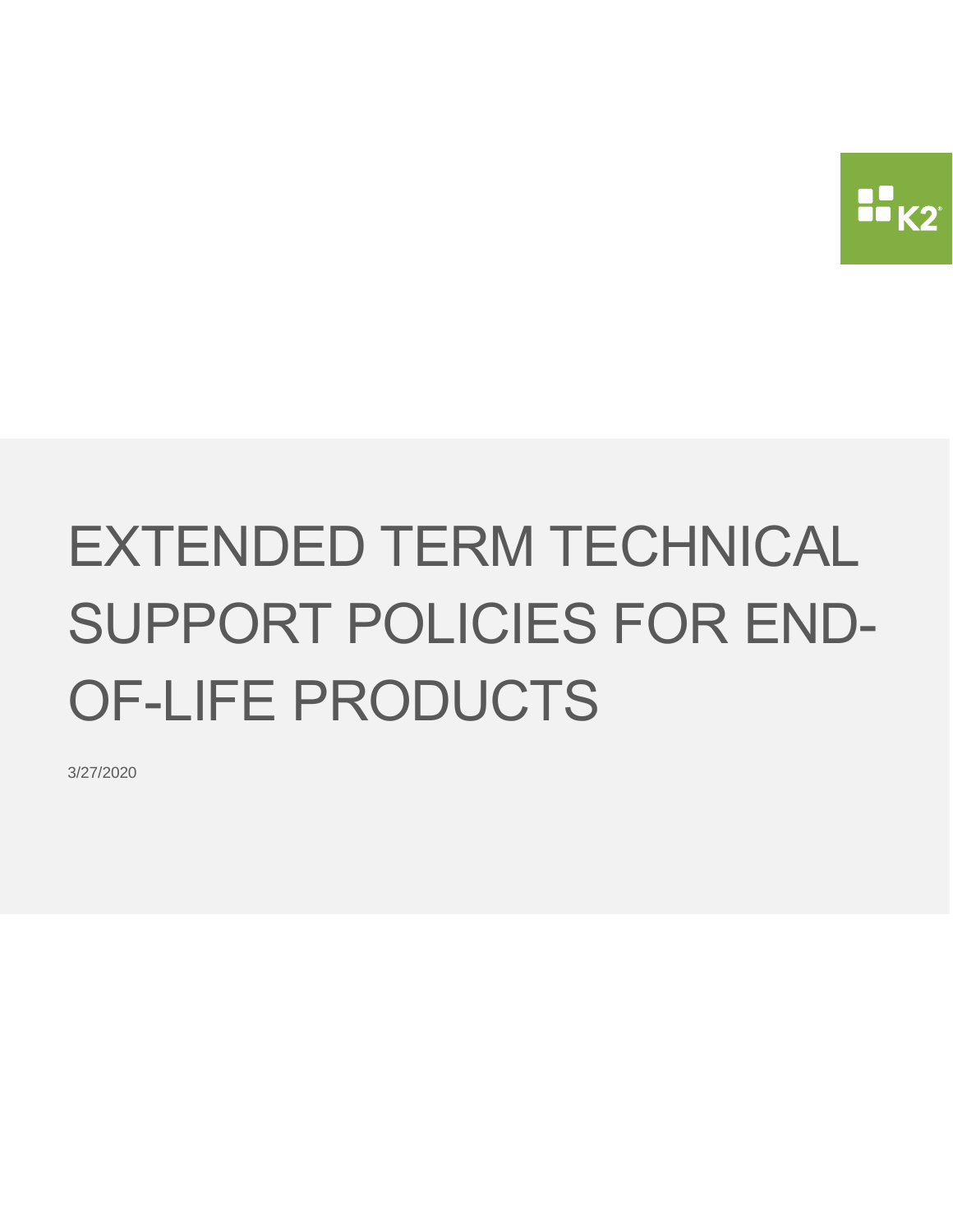## TABLE OF CONTENTS

| 8 |
|---|
|   |
|   |
|   |
|   |
|   |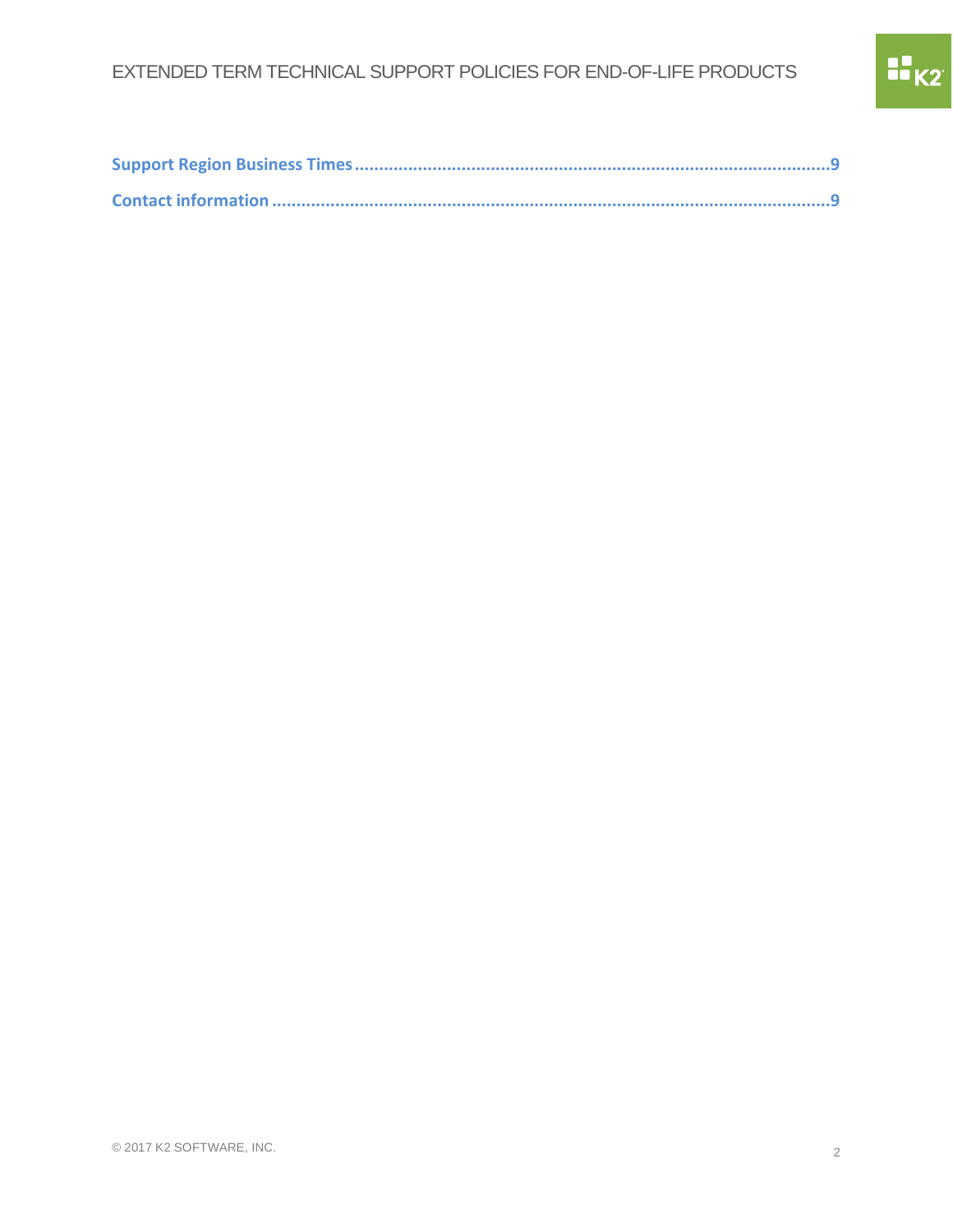## <span id="page-3-0"></span>**OVERVIEW**

These K2 Extended Term Technical Support Policies for End-of-Life Products ("Policies") apply to technical support provided by K2 Software, Inc. and its subsidiaries ("K2") for K2 product versions that have entered an end-of-life status or for which standard Technical Support and Maintenance has ended ("K2 End-of-Life Release") and are eligible for technical support and maintenance for an additional term ("K2 Extended Term Support").

As used in these policies, "Licensee," "you" and "your" refers to the individual or entity that has ordered the K2 Extended Term Support from K2 or an authorized distributor, as applicable.

K2 Extended Term Support does not include support for other K2 products or services. You may not obtain support for your K2 End-of-Life Release via any other K2 support service.

K2 Extended Term Support is provided in English.

These policies are subject to change at K2's discretion. K2 Extended Term Support ordered by you will be governed by the Policies in effect at the time the support was ordered.

For the K2 End-of-Life Release licensed to you, these Policies will supersede standard Technical Support and Maintenance policies for K2 software.

## <span id="page-3-1"></span>SUPPORT TERMS

#### <span id="page-3-2"></span>**TECHNICAL CONTACTS**

You may designate one or more authorized technical support contact(s) at your entity when you acquire K2 Extended Term Support. K2 Extended Term Support will be provided to you only through your designated Technical Contacts. Only the designated Technical Contacts may submit support requests online through K2's customer portal.

Your Technical Contacts must have, at a minimum, initial basic training on the K2 End-of-Life Release licensed to you and, as needed, supplemental training appropriate for specific role or implementation phases and/or specialized product usage. Your Technical Contacts should know the internal build systems, tools, policies, and practices in use by you, and they must also be knowledgeable about the K2 End-of-Life Release, applications built on the K2 End-of-Life Release and integration with any third party technical products, in order to help resolve system issues and to assist K2 in analyzing and resolving service requests.

K2 may review support issues logged by your Technical Contacts and as applicable may recommend specific training for your Technical Contacts to assist with similar issues in the future.

#### <span id="page-3-3"></span>**SOFTWARE FUNCTIONALITY QUESTIONS**

"Software Functionality" questions are all questions regarding features and functions of the K2 End-of-Life Release, including advice on how to design or build applications using the software. Assistance on Software Functionality questions can be obtained through the Community Forum at no cost or by purchasing K2 Virtual Services for separate fees.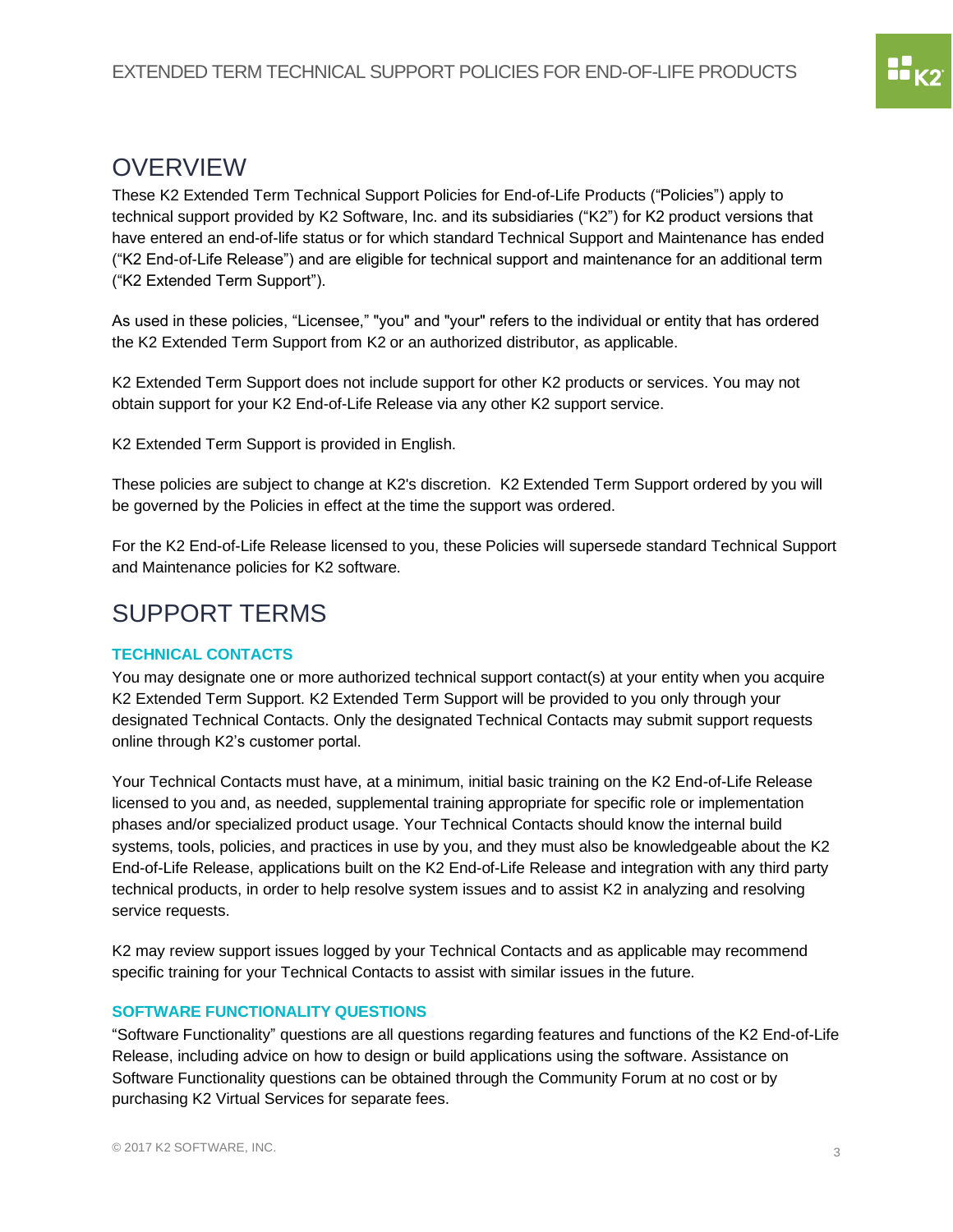#### <span id="page-4-0"></span>**COMMUNITY FORUM**

K2's "Community Forum" [\(community.k2.com\)](https://community.k2.com/) is a collaborative technical community where your Technical Contacts can interact with other K2 users about technical issues, solution ideas, and how to architect, design and utilize the software to gain the best results.

Technical questions may be answered through the Community Forum but will not be actively managed by K2. K2 technical resources actively participate in this Community Forum, but do not have any obligation to respond or to resolve any of these discussions.

#### <span id="page-4-1"></span>**SUPPORT INCIDENT**

A "Support Incident" is a single support issue and the reasonable effort required to resolve it. A single support issue is a problem, error message or functionality issue that cannot be broken down into subordinate issues. If a problem consists of subordinate issues, each of these issues shall be considered a separate Support Incident. Support Incidents are not requests for general advice, guidance or software functionality questions.

A Support Incident has the following criteria:

- Specific functionality issues are encountered while you are using the K2 End-of-Life Release.
- There is a reasonable expectation that the problems originate from the K2 End-of-Life Release.

#### <span id="page-4-2"></span>**CODEFIX**

A "Codefix" is a single or cumulative package (usually in the form of one or more files) that is used to address a problem in the K2 Software (i.e., a software bug). Typically, Codefixes are made to address specific or isolated product issues and are considered an out-of-cycle bug fix.

Only corrections for software bugs with a business-critical impact will be considered for availability as a Codefix to the K2 End-of-Life Release. Corrections for less material software bugs will be considered for standard product release cycles.

#### <span id="page-4-3"></span>**EXISTING CODEFIX**

An "Existing Codefix" is a Codefix that has already been developed for the K2 End-of-Life Release. An Existing Codefix will not require any further development.

#### <span id="page-4-4"></span>**NEW CODEFIX**

A "New Codefix" is a Codefix that has yet to be developed for the K2 End-of-Life Release. K2 will use reasonable efforts to issue New Codefixes for the K2 End-of-Life Release, within the existing functionality and limitations of the software.

## <span id="page-4-5"></span>SCOPE OF SUPPORT

#### <span id="page-4-7"></span><span id="page-4-6"></span>**SUPPORT SERVICE TYPES**

#### **STANDARD K2 EXTENDED TERM SUPPORT**

Under Standard K2 Extended Term Support ("Standard Extended Support"), Support Incidents will be addressed by K2 during regular business hours for the applicable region in which your Standard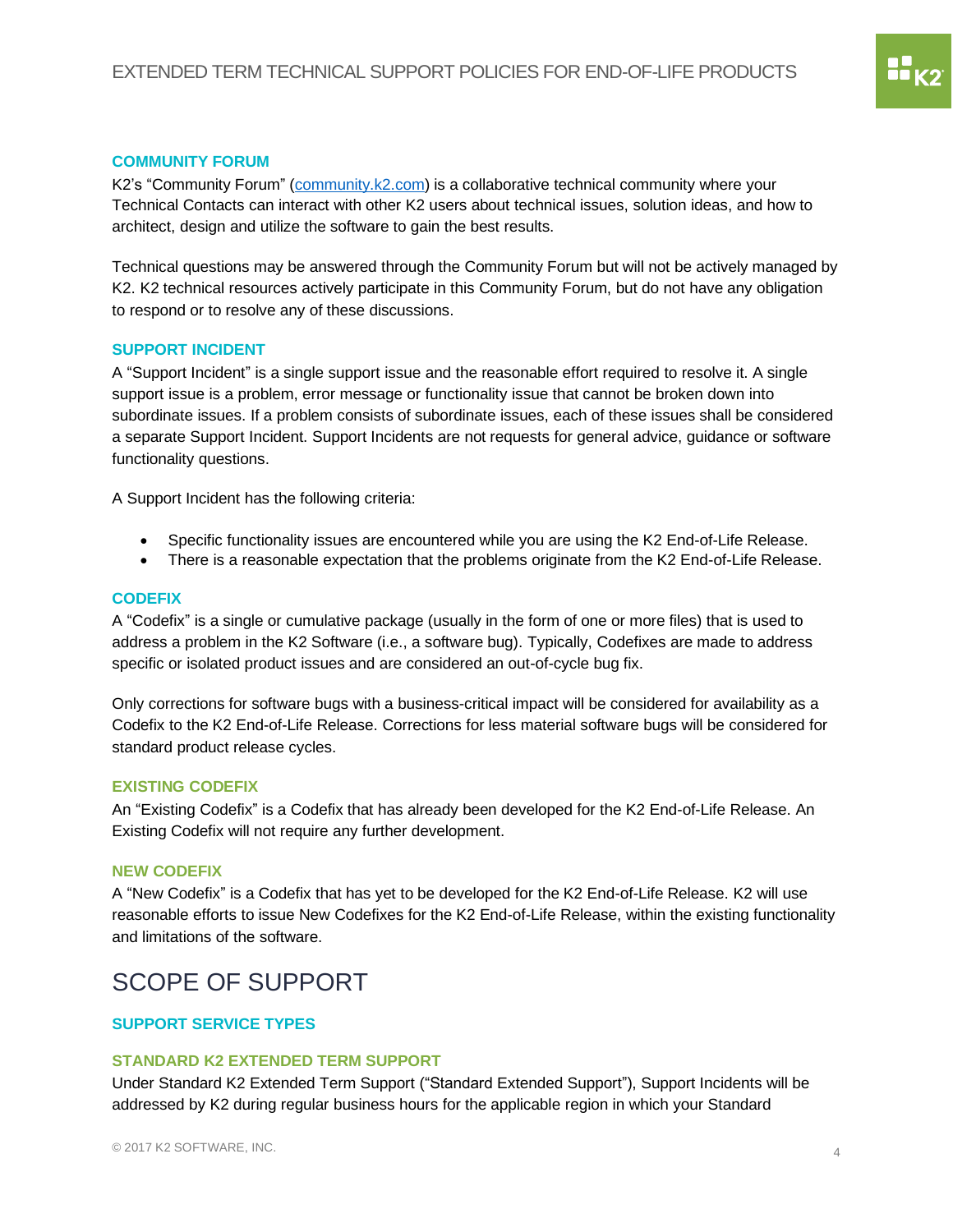Extended Support has been registered ("Support Region"). The location and business hours of each Support Region is available at [Contact-Support.](http://www.k2.com/support-services/support/contact-support) Support Incidents can be reported electronically through the K2 customer portal or by contacting your applicable support center via phone.

Standard Extended Support also includes:

- Unlimited access to online self-service knowledge base of information and solutions
- Unlimited access to online product help documentation
- Electronic and telephonic access to K2 support personnel for standard Support Incidents
- Unlimited access to the Community Forum for Software Functionality questions, assistance and guidance, solution and application sharing, collaboration with other community resources and technical information on lower priority service issues
- Access to all Existing Codefixes for the K2 End-of-Life Release licensed to you.

#### <span id="page-5-0"></span>**K2 EXTENDED TERM PLUS SUPPORT**

This service includes:

- Standard Extended Support
- Access to New Codefixes for the K2 End-of-Life Release licensed to you.

#### <span id="page-5-1"></span>**K2 END-OF-LIFE SUPPORT**

This service includes:

- Unlimited access to online self-service knowledge base of information and solutions
- Unlimited access to online product help documentation
- Electronic and telephonic access to K2 support personnel for standard Support Incidents
- Unlimited access to the Community Forum for Software Functionality questions, assistance and guidance, solution and application sharing, collaboration with other community resources and technical information on lower priority service issues
- Access to all Existing Codefixes for the K2 End-of-Life Release licensed to you.

No new development will be supported

#### <span id="page-5-2"></span>**AFTER-HOURS SUPPORT**

"After-Hours Support" may be added to any K2 Extended Term Support (Standard Extended Term, Extended Term Plus, or End-of-Life). After-Hours Support allows a Support Incident to be addressed outside of normal business hours, including weekends and public holidays, in the applicable Support Region

In order to submit an After-Hours Support Incident, you must have acquired After-Hours Support in addition to K2 Extended Term Support for the K2 End-of-Life Release.

For After-Hours Support Incidents or emergencies, you must contact K2 support by phone or accompany an electronic request with a phone call. K2 support phone numbers can be found at [Contact-Support.](http://www.k2.com/support-services/support/contact-support)

88<br>88 K2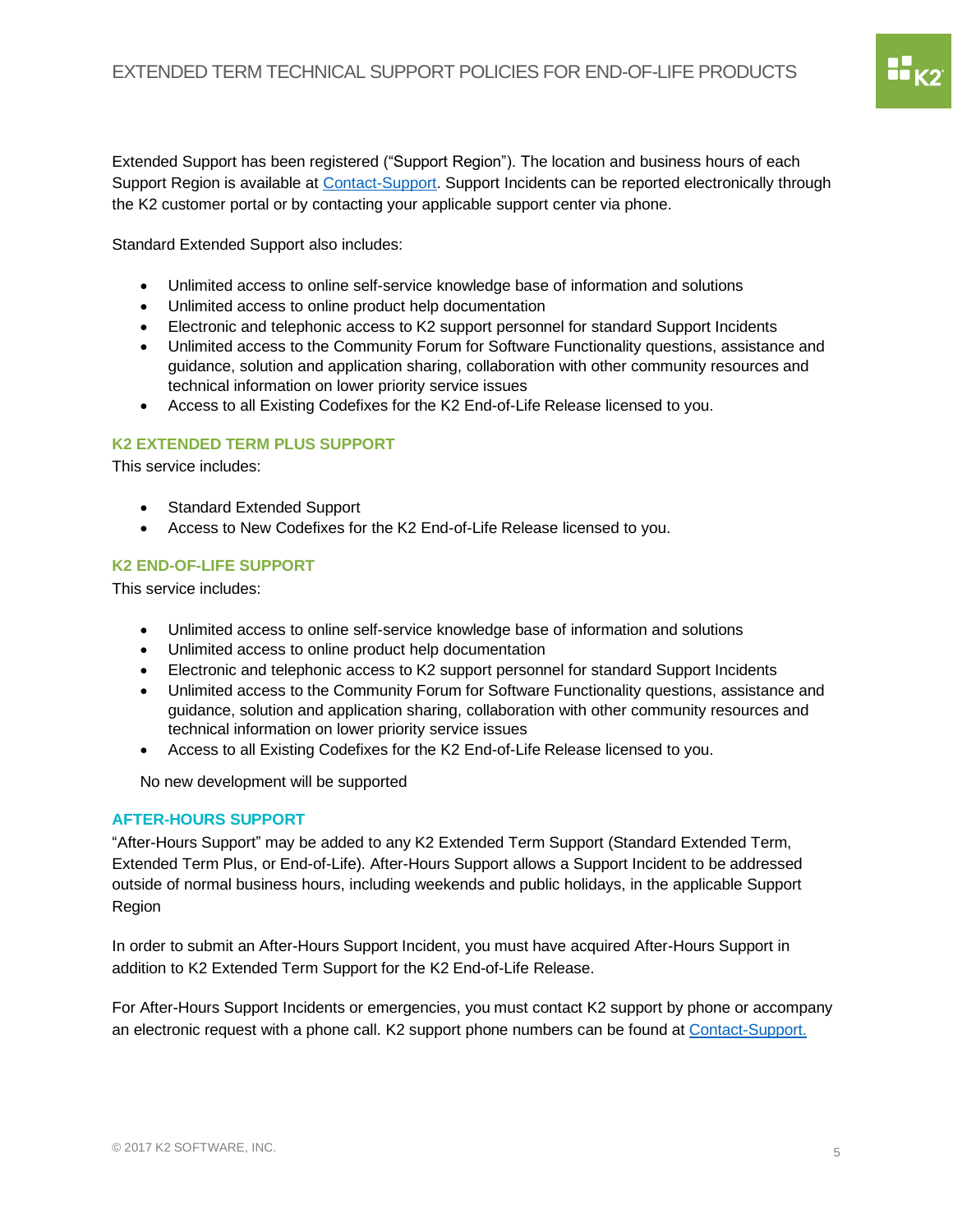### <span id="page-6-0"></span>**WHAT K2 SOFTWARE SUPPORT DOES NOT INCLUDE**

K2 has no support obligations for issues resulting from: (i) your equipment, network connections or other infrastructure; (ii) your use of the K2 End-of-Life Release in a manner not consistent with the applicable documentation or in violation of the license agreement; (iii) modifications to the K2 End-of-Life Release by any party other than K2; or (iv) failures or downtime of the K2 End-of-Life Release due to any factors beyond K2's reasonable control or due to any force majeure event as described in your license agreement.

K2 Extended Term Support does not include training, configuration, integration, remote access (unless requested by K2) or onsite services as may be offered by K2.

K2 End-of-Life Support does not cover any new development on the K2 software by you. This service only covers solutions built while the K2 software was covered under earlier Support terms.

#### <span id="page-6-1"></span>**YOUR OBLIGATIONS**

In order to receive K2 Extended Term Support, you agree to promptly install into the K2 End-of-Life Release all K2 software updates given to you by K2. You acknowledge that any failure to timely implement such updates may render the K2 End-of-Life Release unusable or non-conforming to the applicable documentation and you assume all risks arising from your failure to install such updates. Even if you have paid the applicable fees, K2 will not be required to provide K2 Extended Term Support to you if you have not properly implemented all K2 software updates provided to you.

You are solely responsible for your data, information and software, including security and making back-up copies.

## <span id="page-6-2"></span>PRIORITY LEVELS AND RESPONSE TIMES

#### <span id="page-6-3"></span>**PRIORITY LEVELS**

K2 will make reasonable efforts to respond to requests for K2 Extended Term Support based on the applicable Priority Levels as shown below.

Priority Levels will be determined by K2 according to the following criteria:

#### <span id="page-6-4"></span>**PRIORITY 1**

Your production use of the K2 End-of-Life Release is completely inoperable and inaccessible to all users. You experience a complete loss of functionality. Your affected operation is mission critical to the business and the situation is an emergency.

A Priority 1 service request has one or more of the following characteristics:

• Data corrupted • A critical documented function is not available • System hangs indefinitely, causing unacceptable or indefinite delays for resources or response • System crashes, and crashes repeatedly after restart attempts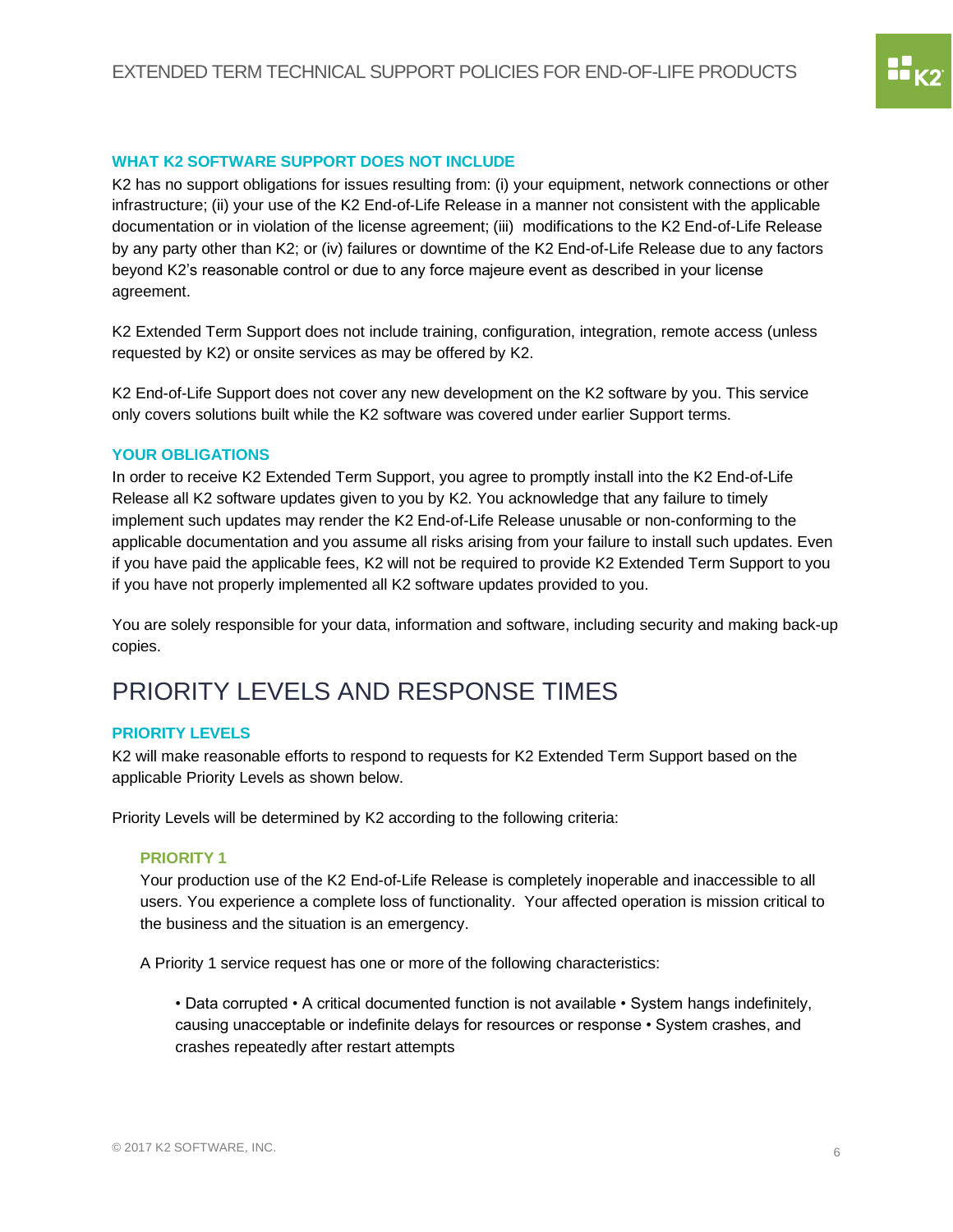#### <span id="page-7-0"></span>**PRIORITY 2**

The K2 End-of-Life Release is materially unable to perform and is causing a material and adverse impact for a majority of users. Operations can continue in a restricted fashion.

#### <span id="page-7-1"></span>**PRIORITY 3**

The K2 End-of-Life Release is unable to perform to some degree and is causing some adverse impact for some users.

#### <span id="page-7-2"></span>**PRIORITY 4**

These are Software Functionality "How-to" questions about the K2 End-of-Life Release. Answers to Software Functionality questions are not included as part of K2 Extended Term Support. Assistance on Software Functionality questions can be obtained through the Community forum at no cost or by purchasing K2 Virtual Services for a separate fee.

#### <span id="page-7-3"></span>**RESPONSE TIMES**

The "Response Time" is the time between the initial report by you and when K2 aims to send an initial response to your report. A "business day" means a regular business workday other than a Saturday, a Sunday or a public holiday in the Support Region from which K2 Extended Term Support is provided to you, and "business hours" means the regular business hours in that Support Region (see below for Support Region information). K2 Extended Term Support is provided to you from the location supporting the Support Region where your licensee address provided to K2 is located.

#### **Target Response Times:**

| <b>Priority</b> | <b>Standard request</b> | <b>After-hours request</b> |
|-----------------|-------------------------|----------------------------|
|                 | (business hours only)   | (24x7)                     |
|                 | 2 business hours        | 1 hour                     |
| 2               | 8 business hours        | Not available              |
| 3               | 8 business hours        | Not available              |
| $\overline{4}$  | Fee based service       | Not available              |

#### <span id="page-7-5"></span><span id="page-7-4"></span>**PRIORITY LEVEL PROGRESS**

#### **INITIAL PRIORITY LEVEL**

K2 will assign an initial Priority Level when a Support Incident request is made. K2's initial focus, upon acceptance of a Support Incident request, will be to resolve the issues underlying the Support Incident request. The Priority Level of a Support Incident request may be adjusted as described below.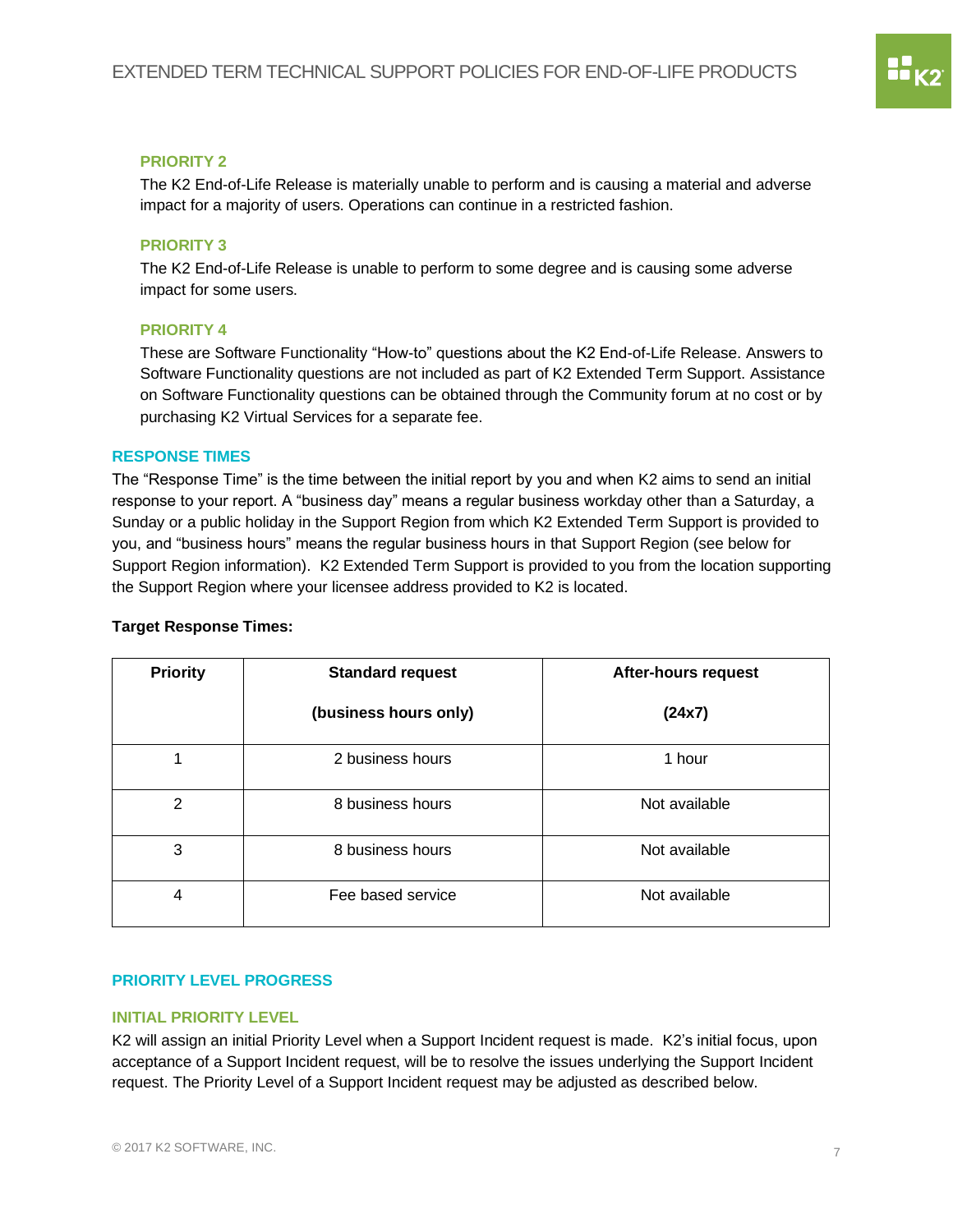#### <span id="page-8-0"></span>**DOWNGRADES OF PRIORITY LEVELS**

If, during the Support Incident request process, the issue no longer warrants the Priority Level currently assigned based on its current impact on the production operation of the K2 End-of-Life Release, then the Priority Level will be downgraded to the Priority Level that most appropriately reflects its current impact.

#### <span id="page-8-1"></span>**UPGRADE OF PRIORITY LEVELS**

If, during the Support Incident request process, the issue warrants a higher Priority Level than that currently assigned based on the current impact on the production operation of the K2 End-of-Life Release, then the Priority Level will be upgraded to the Priority Level that most appropriately reflects its current impact. In requesting any assignment of a higher Priority Level, you must provide K2 with sufficient information that demonstrates the increased impact of the issue on your production operation of the K2 End-of-Life Release.

## <span id="page-8-2"></span>SUPPORT INCIDENT SUBMISSION AND RESOLUTION

#### <span id="page-8-3"></span>**HOW TO SUBMIT SUPPORT INCIDENTS**

For After-Hours Support Incidents or emergencies, you must contact K2 software support by phone or accompany an [electronic request](https://portal.k2.com/ticket) with a phone call. K2 software support phone numbers can be found at [Contact-Support.](http://www.k2.com/support-services/support/contact-support)

For Priority Level 1, K2 recommends that you[r electronic request](https://portal.k2.com/ticket) be followed up with a phone call to your applicable support center.

For Priority Levels 2-3, Technical Contacts have access to a secure online customer portal [\(portal.k2.com\)](https://portal.k2.com/) for support request [submission and management purposes.](https://portal.k2.com/ticket)

For Priority level 4, K2 recommends you use K2's self-service channels, such as the [Knowledgebase](http://help.k2.com/) or [Community Forum,](http://community.k2.com/) to assist in answering your question. Direct K2 assistance on these questions is not included as part of K2 software support. You may purchase K2 Virtual Services for fee-based assistance from K2.

#### <span id="page-8-4"></span>**TECHNICAL CONTACT ASSISTANCE**

To assist K2 in resolving your issue, K2 expects your Technical Contact will help to:

- Verify that the Support Incident is not reproducible on similar artifacts that do not integrate with the K2 End-of-Life Release.
- Provide information necessary to help K2 track, prioritize, reproduce, and investigate the Support Incident.
- Provide a full description of the issue and expected results.
- Categorize issues (general question, defect, enhancement request, etc.).
- List steps to reproduce the issue and relevant data.
- Provide applicable log files or console output.
- Provide exact wording of all issue‐related error messages.
- Describe any special circumstances surrounding the discovery of the issue (e.g. first occurrence or occurrence after a specific event).
- Identify your business impact of problem, and suggested priority for resolution.